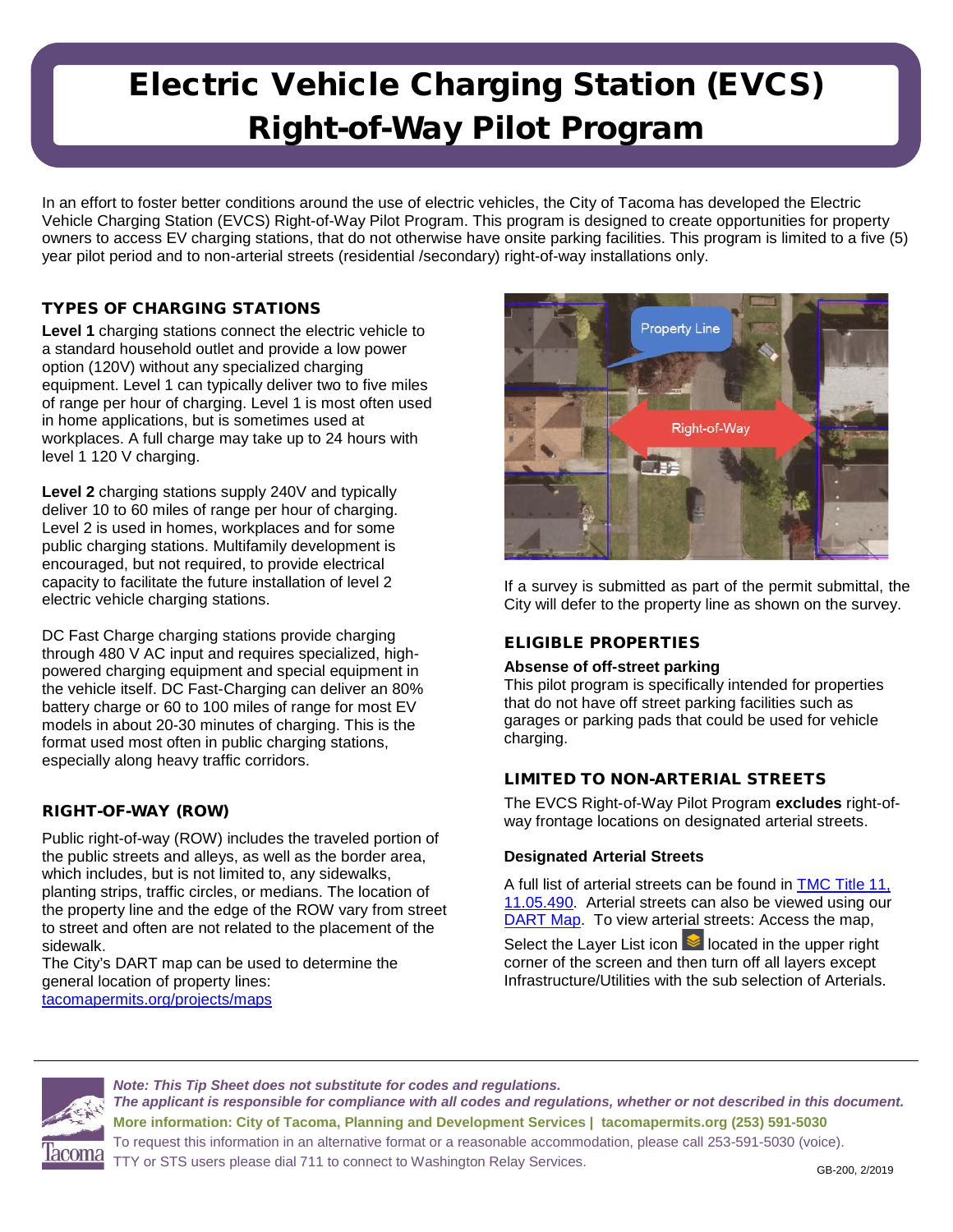# Electric Vehicle Charging Stations (EVCS) Right-of-Way Pilot Program

## EV PARKING SPOT REQUIREMENTS AND **RESTRICTIONS**

## **Electric vehicle charging stations—Signage-RCW [46.08.185](http://app.leg.wa.gov/RCW/default.aspx?cite=46.08.185)**

(1) An electric vehicle charging station must be indicated by vertical signage identifying the station as an electric vehicle charging station and indicating that it is only for electric vehicle charging. The signage must be consistent with the manual on uniform traffic control devices, as adopted by the department of transportation under RCW [47.36.030.](http://app.leg.wa.gov/RCW/default.aspx?cite=47.36.030) Additionally, the electric vehicle charging station must be indicated by green pavement markings. Supplementary signage may be posted to provide additional information including, but not limited to, the amount of the monetary penalty under subsection (2) of this section for parking in the station while not connected to the charging equipment.

(2) **It is a parking infraction, with a monetary penalty of one hundred twenty-four dollars, for any person to park a vehicle in an electric vehicle charging station provided on public or private property if the vehicle is not connected to the charging equipment.** The parking infraction must be processed as prescribed under RCW [3.50.100,](http://app.leg.wa.gov/RCW/default.aspx?cite=3.50.100) [35.20.220,](http://app.leg.wa.gov/RCW/default.aspx?cite=35.20.220) [46.16A.120,](http://app.leg.wa.gov/RCW/default.aspx?cite=46.16A.120) and  $*$  [46.20.270\(](http://app.leg.wa.gov/RCW/default.aspx?cite=46.20.270)3).

(3) For purposes of this section, "electric vehicle charging station" means a public or private parking space that is served by charging equipment that has as its primary purpose the transfer of electric energy to a battery or other energy storage device in an electric vehicle.

### **Stopping, standing, or parking prohibited in specified places—Reserving portion of highway prohibited. RCW [46.61.570](http://app.leg.wa.gov/RCW/default.aspx?cite=46.61.570)**

(4) It shall be unlawful for any person to reserve or attempt to reserve any portion of a highway for the purpose of stopping, standing, or parking to the exclusion of any other like person, nor shall any person be granted such right.

## PERMITS REQUIRED

## **Right-of-Way Construction (RCON)**

*Any construction activities located within the ROW such as driveway, sidewalk, irrigation or trenching.*

This permit will provide review of the placement of the charging station and the trenching from the station to the abutting property. This will also include a traffic review for the barricades used during construction to block a sidewalk, planting strip, or parking.

### **Required Documents**

- Site Plan Submitted with application or developed with a Site Development reviewer.
- Traffic Control Plan (TCP) Work zone plan with signage and barricades. Submitted with application or developed with a Traffic Engineer.
- **EVCS Agreement Notification** Created by staff, signed/notarized by applicant, original submitted after recording.
- **EVCS Indemnity** Created by staff, signed/notarized by applicant, original submitted after recording.
- Certificate of Insurance Submitted prior to permit issuance
- Right-of-Way Bond \*(Permits issued to property owners do not require a bond). Contractors are required to be licensed and bonded with the State and require a City business license and ROW Bond. \*Depending on the scope of work a contractor may be required.

## **Electrical (ELE)**

*Any new electrical installations or modifications of existing electrical installations.*

This permit covers the electrical installation or modification of the EV charging circuit from the abutting property's electrical system to the charging station. This permit must be applied for separately through Tacoma Public Utilities: mytpu.org/tacomapower/electrical-permitting/electricalinspection-permits/

*Note: This Tip Sheet does not substitute for codes and regulations. The applicant is responsible for compliance with all codes and regulations, whether or not described in this document.* **More information: City of Tacoma, Planning and Development Services | tacomapermits.org (253) 591-5030** To request this information in an alternative format or a reasonable accommodation, please call 253-591-5030 (voice). TTY or STS users please dial 711 to connect to Washington Relay Services. GB-200, 2/2019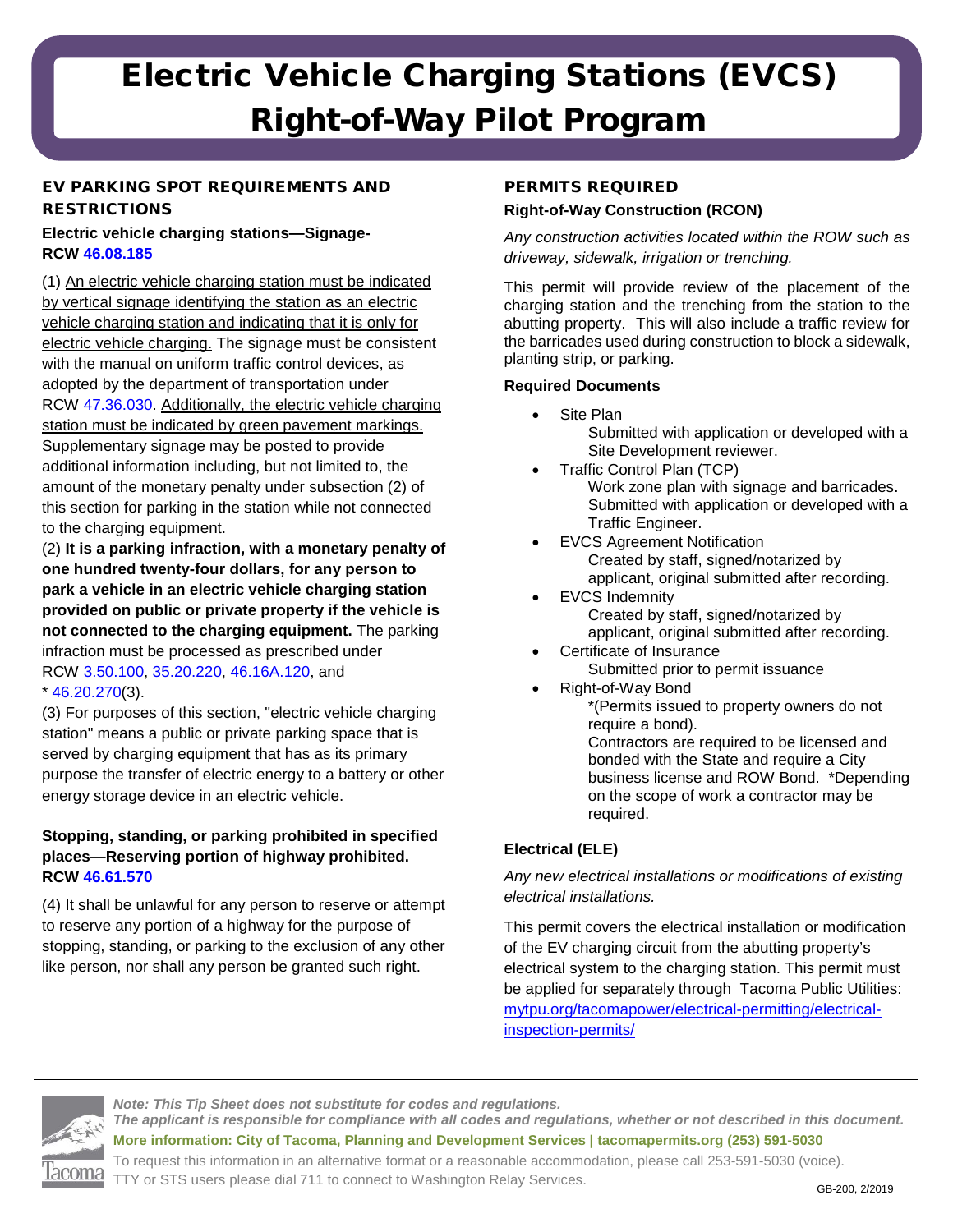# Electric Vehicle Charging Stations (EVCS) Right-of-Way Pilot Program

### **Required Documents**

- Completed permit application. mytpu.org/tacomapower/electricalpermitting/electrical-inspection-permits/
- Completed and notarized Homeowner Affidavit (for owner occupied single family dwellings)

**Additional permits as required** (ex. A building permit may be required if connection requires alterations to the building).

## PERMIT FEES

- [Fee Estimator](http://tacomapermits.org/pds-resource-library/fee-estimator) can be used for Right of Way Construction or Building permit estimates.
- Electrical permit fees: [http://cms.cityoftacoma.org/cityclerk/Files/Municip](http://cms.cityoftacoma.org/cityclerk/Files/MunicipalCode/Title12-Utilities.PDF#page=48) [alCode/Title12-Utilities.PDF#page=48](http://cms.cityoftacoma.org/cityclerk/Files/MunicipalCode/Title12-Utilities.PDF#page=48) Chapter 12.06A.250.A.2
- Pierce County recording fees are updated annually and posted on the Pierce County website: [https://www.co.pierce.wa.us/2243/Recording-](https://www.co.pierce.wa.us/2243/Recording-Excise-and-Map-Fees)[Excise-and-Map-Fees](https://www.co.pierce.wa.us/2243/Recording-Excise-and-Map-Fees)

### ESTIMATED INVESTMENT

### **Equipment**

EVCS Level 1(no pedestal): \$175.00-\$200.00 EVCS Level 2(no pedestal): \$350.00-\$800.00 EVCS Pedestal: \$430.00-\$500.00

### **Permits**

Right-of-Way Construction (RCON): \$287.84 + \$61.60 per day of barricade. Electrical (ELE): \$50.00 min.

### **Additional**

Barricade Equipment: Varies (approx. \$125.00 p/week)

### INSURANCE REQUIREMENT

#### **Residential (single family / Duplex)**

Applicant shall provide proof of homeowner's liability insurance of a limit not less than \$500,000.00.

### **Commercial**

The insurance policy shall:

(1) Name the City of Tacoma as an additional insured using the most current version of the Insurance Services Office form CG2012;

(2) Apply as primary insurance and be noncontributory, regardless of any insurance or self-insurance the City may carry;

(3) Include a "cross-liability" (Separation of Insured) clause; and

(4) Include limits of protection set by City of Tacoma Risk Management for combined single limit, bodily injury and property damage.

(\*Please review Certificate of Insurance example for typical limits)

It is to be understood and agreed that the permittees' obligation to hold harmless the City from claims for damages arising out of the operations related to the permit shall not be limited to the amount of insurance provided by the permittee.

The permittee shall give notice to the Risk Manager of the City of Tacoma 30 days before the cancellation of said policy.

In the case of Commercial Insurance, the applicant must provide a certificate of insurance as evidence of the Commercial General Liability insurance and a copy of the endorsement showing the City of Tacoma as additional insured prior to the effective date of the permit.

Permit number must be included in the description of the Certificate of Insurance (*example: RCON18-XXXX*). The Certificate Holder should be written as:

**City of Tacoma Planning and Development Services 47 Market Street, Room 345 Tacoma, WA 98402**



*Note: This Tip Sheet does not substitute for codes and regulations. The applicant is responsible for compliance with all codes and regulations, whether or not described in this document.* **More information: City of Tacoma, Planning and Development Services | tacomapermits.org (253) 591-5030** To request this information in an alternative format or a reasonable accommodation, please call 253-591-5030 (voice). TTY or STS users please dial 711 to connect to Washington Relay Services. GB-200, 2/2019